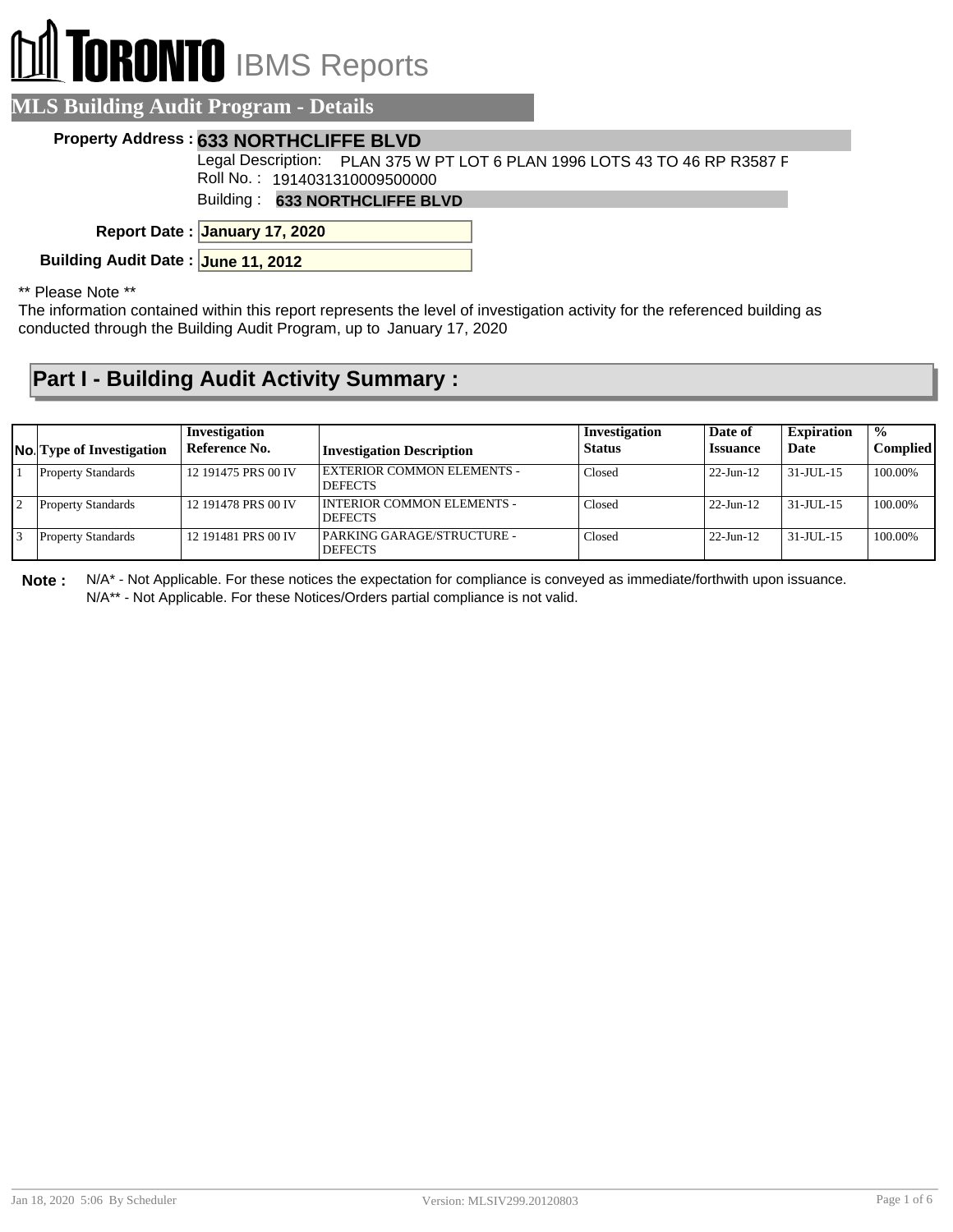## **Part II - Building Audit Details for Property Standards Orders :**

| Type of<br>No. Investigation | <b>Investigation</b><br>Reference No.      | <b>Investigation Description</b>                                  | Investigation Date of<br>Status | <b>Issuance</b> | <b>Expiration</b><br><b>∣Date</b> | <b>Next Scheduled</b><br><b>Inspection Date</b> |
|------------------------------|--------------------------------------------|-------------------------------------------------------------------|---------------------------------|-----------------|-----------------------------------|-------------------------------------------------|
| <b>Property Standards</b>    |                                            | 12 191475 PRS 00 IV EXTERIOR COMMON ELEMENTS -<br><b>IDEFECTS</b> | Closed                          | 22-Jun-12       | 31-JUL-15                         | 31-Jul-15                                       |
|                              | No. of defects contained within the Order: | a                                                                 |                                 |                 |                                   |                                                 |

**0**

**No. of defects that remain outstanding :**

|               | <b>Deficiency Details</b>                                                                                                                                                                                                                                                                                  |                  |               |  |  |  |  |
|---------------|------------------------------------------------------------------------------------------------------------------------------------------------------------------------------------------------------------------------------------------------------------------------------------------------------------|------------------|---------------|--|--|--|--|
| No.           | <b>Violation/Defect</b>                                                                                                                                                                                                                                                                                    | Location         | <b>Status</b> |  |  |  |  |
| 1             | The (verandah, porch, deck, loading dock, ramp, balcony, fire escape or other similar structure,<br>and/or other appurtenant attachment) and/or the supporting structural member(s) is not<br>maintained in a safe condition. Namely: Re-Bars exposed in several balcoinies.                               | <b>Balconies</b> | Closed        |  |  |  |  |
| $\mathcal{P}$ | The (verandah, porch, deck, loading dock, ramp, balcony, fire escape or other similar structure,<br>and/or other appurtenant attachment) and/or the supporting structural member is not maintained<br>in good repair. Namely: Paint is peeling on exterior surfaces.                                       | <b>Balconies</b> | Closed        |  |  |  |  |
| 3             | Equipment/attachment appurtenant to the building is not protected from the elements by<br>paint/other protective coating, namely, the (canopy, marquee, sign, awning, screen, grille,<br>stairway, pipe, duct, standpipe, air conditioner. Etc). Namely: Underground garage exhaust<br>housing is missing. | North            | Closed        |  |  |  |  |
| 4             | Attachment and/or the supporting structural member(s) is not maintained in a safe condition.                                                                                                                                                                                                               | North            | Closed        |  |  |  |  |
| 5             | The location and size of openings present a hazard as they are designed with members or<br>attachments between 140 millimetres and 900 millimetres above the level protected by the quard<br>which facilitate climbing.                                                                                    | Parking Lot      | Closed        |  |  |  |  |
| 6             | The exterior walls and their components are not being maintained in good repair. Namely: Bottom<br>brick rows are spalling.                                                                                                                                                                                | South            | Closed        |  |  |  |  |
| 7             | Driveway(s) and/or similar areas not maintained. Namely: Concrete ramp is cracked, damaged.                                                                                                                                                                                                                | South            | Closed        |  |  |  |  |
| 8             | The property contains shrubs and/or hedges which are overgrown and require trimming.                                                                                                                                                                                                                       | West             | Closed        |  |  |  |  |
| 9             | Exterior window(s) with broken/cracked glass.                                                                                                                                                                                                                                                              | West             | Closed        |  |  |  |  |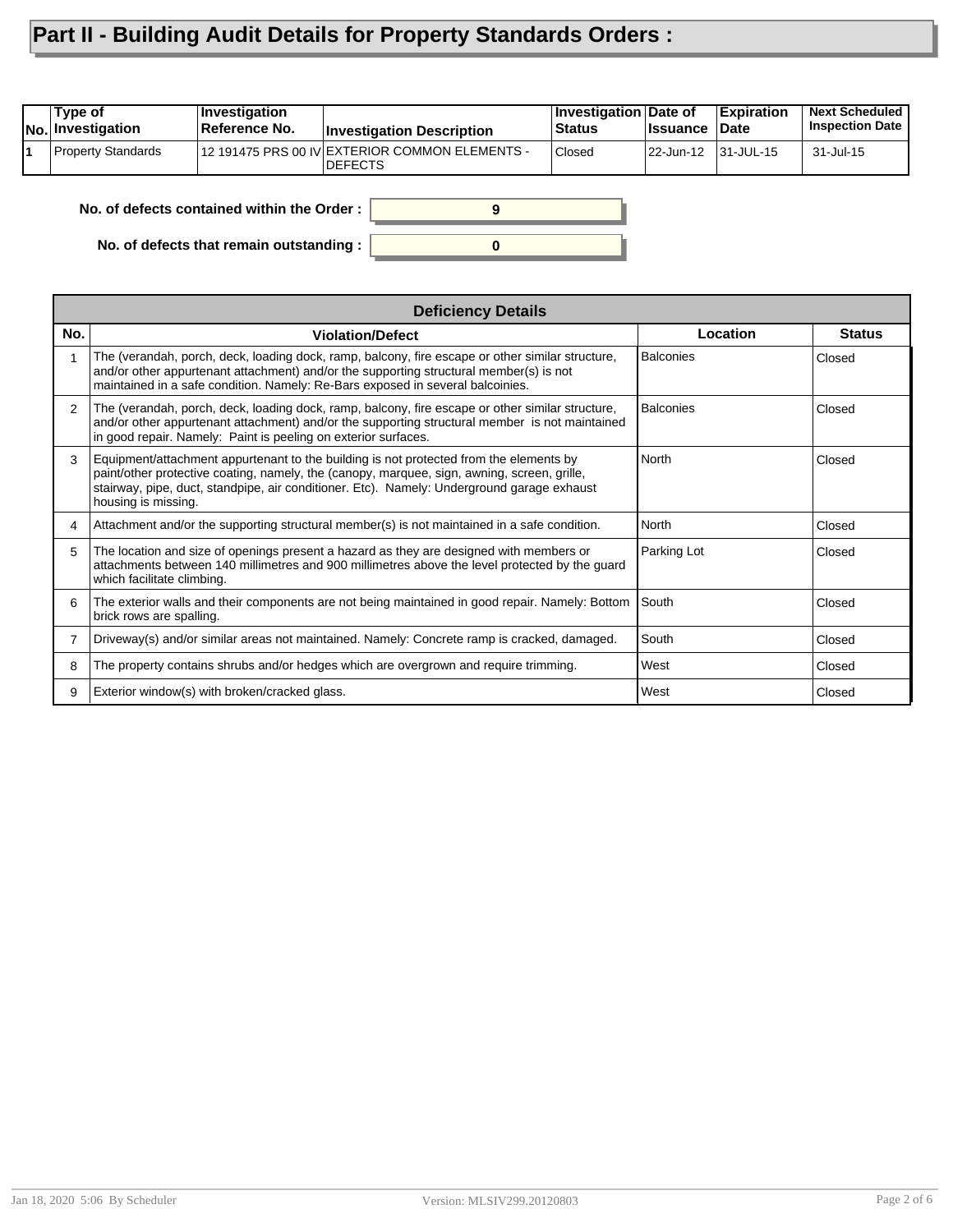|  | Tvpe of<br>$ No $ Investigation | <b>Investigation</b><br>Reference No. | <b>Investigation Description</b>                                 | <b>Investigation Date of</b><br><b>Status</b> | <b>Issuance Date</b> | <b>Expiration</b> | <b>Next Scheduled</b><br><b>Inspection Date</b> |
|--|---------------------------------|---------------------------------------|------------------------------------------------------------------|-----------------------------------------------|----------------------|-------------------|-------------------------------------------------|
|  | l Property Standards            |                                       | 12 191481 PRS 00 IV PARKING GARAGE/STRUCTURE -<br><b>DEFECTS</b> | Closed                                        | 22-Jun-12            | $ 31 - JUL - 15 $ | 31-Jul-15                                       |

| . of defects contained within the Order: |  |
|------------------------------------------|--|
| No. of defects that remain outstanding:  |  |

|                | <b>Deficiency Details</b>                                                                                                                                                                                                                                                                                                                                                |                                 |               |  |  |  |  |  |
|----------------|--------------------------------------------------------------------------------------------------------------------------------------------------------------------------------------------------------------------------------------------------------------------------------------------------------------------------------------------------------------------------|---------------------------------|---------------|--|--|--|--|--|
| No.            | <b>Violation/Defect</b>                                                                                                                                                                                                                                                                                                                                                  | Location                        | <b>Status</b> |  |  |  |  |  |
|                | Exterior door is not maintained in good repair. Namely: Bottom of door is rusted.                                                                                                                                                                                                                                                                                        | <b>Underground Parking Area</b> | Closed        |  |  |  |  |  |
| $\overline{2}$ | The lighting fixture is not protected from damage by the provision of wired glass or other suitable<br>means of protection.                                                                                                                                                                                                                                              | <b>Underground Parking Area</b> | Closed        |  |  |  |  |  |
| 3              | Lighting in a garage is provided at less than 50 lux.                                                                                                                                                                                                                                                                                                                    | <b>Underground Parking Area</b> | Closed        |  |  |  |  |  |
| 4              | The parking or storage garage ceiling are not painted white.                                                                                                                                                                                                                                                                                                             | <b>Underground Parking Area</b> | Closed        |  |  |  |  |  |
| 5              | The parking or storage garage columns are not painted white from sixty (60) centimeters above<br>floor level.                                                                                                                                                                                                                                                            | <b>Underground Parking Area</b> | Closed        |  |  |  |  |  |
| 6              | The parking or storage garage columns from floor level to a height of sixty (60) centimeters are<br>not painted black.                                                                                                                                                                                                                                                   | <b>Underground Parking Area</b> | Closed        |  |  |  |  |  |
| 7              | The floor drain cover is not maintained in good repair.                                                                                                                                                                                                                                                                                                                  | Underground Parking Area        | Closed        |  |  |  |  |  |
| 8              | The floor drain, sump pump is not maintained in good repair. Namely: Sump pump cover is not<br>secured.                                                                                                                                                                                                                                                                  | <b>Underground Parking Area</b> | Closed        |  |  |  |  |  |
| 9              | Large safe-exit arrows are not displayed on safe-exit doors 1.5 metres above the floor, measured<br>from the center of the arrow to the floor, with the arrow pointing down.                                                                                                                                                                                             | <b>Underground Parking Area</b> | Closed        |  |  |  |  |  |
| 10             | The parking or storage garage does not have a designated safe-exit route.                                                                                                                                                                                                                                                                                                | Underground Parking Area        | Closed        |  |  |  |  |  |
| 11             | Small safe-exit arrows are not prominently displayed on columns or walls 1.5 metres above the<br>floor, measured from the center of the arrow to the floor; at least every ten (10) metres along the<br>safe-exit route; at all safe-exit route decision points along the safe-exit route; and wherever a<br>safe-exit route crosses a traffic aisle.                    | Underground Parking Area        | Closed        |  |  |  |  |  |
| 12             | The safe-exit door, the frame of a safe-exit door and the wall adjacent to the safe-exit door to a<br>distance of one (1) metre on both sides of the frame, and to a height of three (3) metres above the<br>floor or to the soffit above the bulkhead over the door is not the required coloured green.                                                                 | <b>Underground Parking Area</b> | Closed        |  |  |  |  |  |
| 13             | Alert signs are not prominently displayed on columns or walls 2.1 metres above the floor,<br>measured from the top of the sign to the floor, so that there is 1 alert sign for every 25 parking<br>stalls in the parking or storage garage, with the alert signs being evenly distributed in the parking<br>or storage garage, but located no more than 30 metres apart. | <b>Underground Parking Area</b> | Closed        |  |  |  |  |  |
| 14             | The parking or storage garage walls are not painted white from sixty (60) centimeters above floor<br>level.                                                                                                                                                                                                                                                              | Underground Parking Area        | Closed        |  |  |  |  |  |
| 15             | The parking or storage garage walls from floor level to a height of sixty (60) centimeters are not<br>painted black.                                                                                                                                                                                                                                                     | <b>Underground Parking Area</b> | Closed        |  |  |  |  |  |
| 16             | Exterior door not maintained weather-tight. Namely: Bottom of door is rusted.                                                                                                                                                                                                                                                                                            | Underground Parking Area        | Closed        |  |  |  |  |  |

**No. of**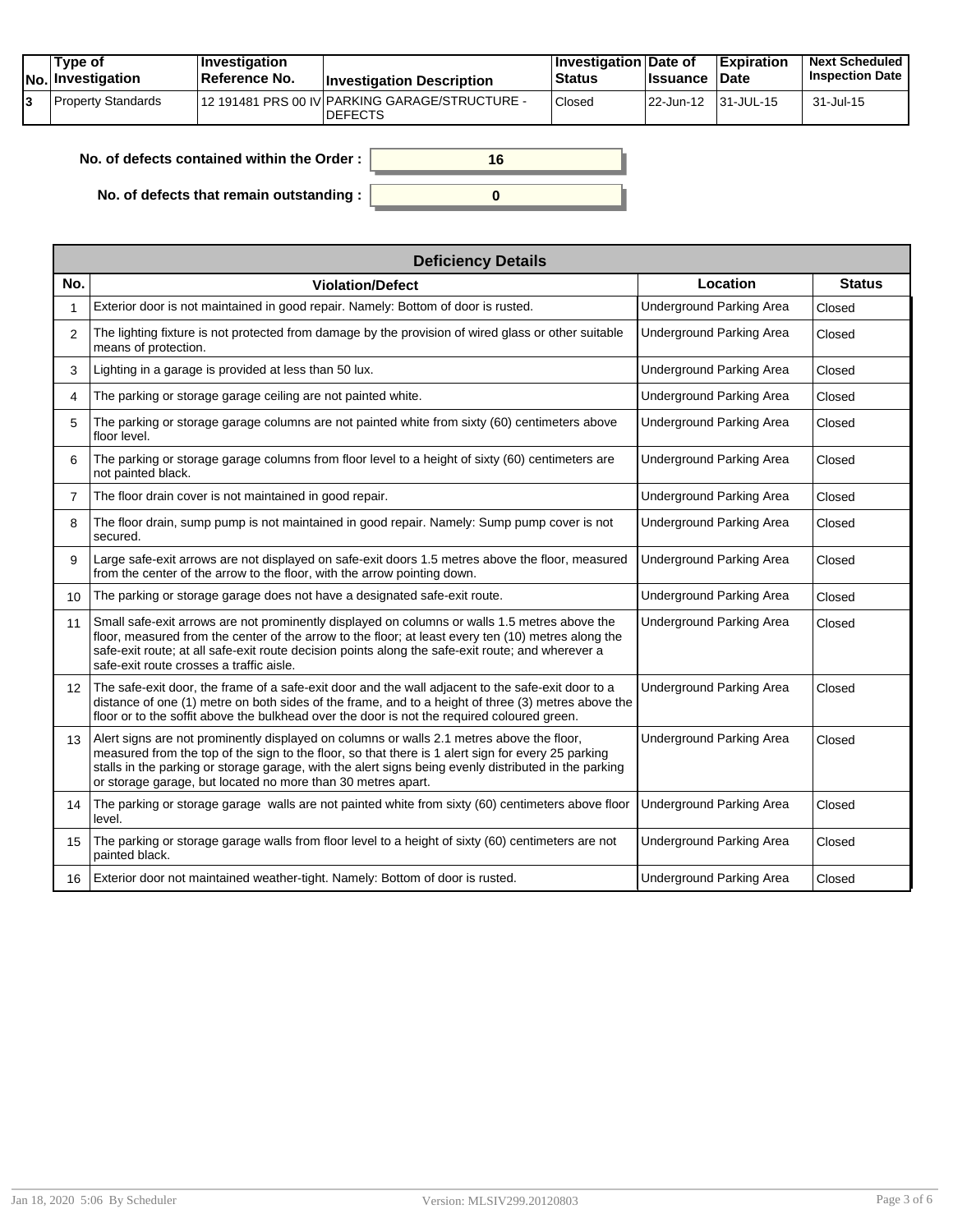|  | Tvpe of<br>$ No $ Investigation | <b>Investigation</b><br>⊺Reference No. | <b>Investigation Description</b>                                  | <b>∣Investigation Date of</b><br><b>Status</b> | <b>Issuance Date</b> | <b>Expiration</b> | <b>Next Scheduled</b><br><b>Inspection Date</b> |
|--|---------------------------------|----------------------------------------|-------------------------------------------------------------------|------------------------------------------------|----------------------|-------------------|-------------------------------------------------|
|  | l Property Standards            |                                        | 112 191478 PRS 00 IV INTERIOR COMMON ELEMENTS -<br><b>DEFECTS</b> | Closed                                         | 22-Jun-12            | $ 31 - JUL - 15 $ | 31-Jul-15                                       |

**0**

**44**

| No. of defects contained within the Order : $\ $ |  |
|--------------------------------------------------|--|
|                                                  |  |

**No. of defects that remain outstanding :**

|                | <b>Deficiency Details</b>                                                                                                                                                                                                                              |                          |               |  |  |  |  |  |  |
|----------------|--------------------------------------------------------------------------------------------------------------------------------------------------------------------------------------------------------------------------------------------------------|--------------------------|---------------|--|--|--|--|--|--|
| No.            | <b>Violation/Defect</b>                                                                                                                                                                                                                                | Location                 | <b>Status</b> |  |  |  |  |  |  |
| 1              | Repair(s) does not reasonably match existing ceiling(s).                                                                                                                                                                                               | 1st Floor                | Closed        |  |  |  |  |  |  |
| $\overline{2}$ | Wall(s) not maintained free of holes, cracks, damaged and deteriorated materials. NAmely Plastri<br>bubbling, hole in wall.                                                                                                                            | 1st Floor                | Closed        |  |  |  |  |  |  |
| 3              | The electrical connections are not maintained in good working order. Namely: No cover on<br>junction box.                                                                                                                                              | 1st Floor                | Closed        |  |  |  |  |  |  |
| 4              | Previously finished wall(s) in the public area of the property is not maintained in good repair.<br>Namely: Torn wall paper.                                                                                                                           | 1st Floor                | Closed        |  |  |  |  |  |  |
| 5              | Ceiling not maintained free of holes, cracks, damaged and deteriorated materials.                                                                                                                                                                      | 2nd Floor                | Closed        |  |  |  |  |  |  |
| 6              | The electrical connections are not maintained in good working order. Namely: No cover on<br>electrical junction box.                                                                                                                                   | 2nd Floor                | Closed        |  |  |  |  |  |  |
| 7              | Interior door is not a good fit in its frame. Namely: When in open position, door becomes stuck on<br>floor.                                                                                                                                           | 7th Floor                | Closed        |  |  |  |  |  |  |
| 8              | Ceiling not maintained free of holes, cracks, damaged and deteriorated materials.                                                                                                                                                                      | 10th Floor               | Closed        |  |  |  |  |  |  |
| 9              | Interior door is not a good fit in its frame. Namely: When in open position, door becomes stuck on<br>floor.                                                                                                                                           | 11th Floor               | Closed        |  |  |  |  |  |  |
| 10             | Previously finished wall(s) in the public area of the property are not renewed or refinished, when<br>necessary, to maintain a similar appearance.                                                                                                     | 11th Floor               | Closed        |  |  |  |  |  |  |
| 11             | Previously finished wall(s) in the public area of the property are not renewed or refinished, when<br>necessary, to maintain a similar appearance.                                                                                                     | <b>Basement</b>          | Closed        |  |  |  |  |  |  |
| 12             | Lighting in a storage room is provided at less than 50 lux.                                                                                                                                                                                            | <b>Basement</b>          | Closed        |  |  |  |  |  |  |
| 13             | The lighting fixture is not protected from damage by the provision of wired glass or other suitable<br>means of protection.                                                                                                                            | <b>Basement</b>          | Closed        |  |  |  |  |  |  |
| 14             | Lighting in a service room is provided at less than 200 lux.                                                                                                                                                                                           | <b>Basement</b>          | Closed        |  |  |  |  |  |  |
| 15             | The electrical connections are not maintained in good working order. Namely: No cover on<br>junction box.                                                                                                                                              | Basement                 | Closed        |  |  |  |  |  |  |
| 16             | Wall(s) not maintained free of holes, cracks, damaged and deteriorated materials.                                                                                                                                                                      | Basement                 | Closed        |  |  |  |  |  |  |
| 17             | Lighting in a laundry room is provided at less than 200 lux.                                                                                                                                                                                           | <b>Basement</b>          | Closed        |  |  |  |  |  |  |
| 18             | Materials used for the repair, replacements or painting of the floor(s) and/or its attachments do not<br>have a finish and facing similar to that of the original covering.                                                                            | Basement                 | Closed        |  |  |  |  |  |  |
| 19             | The property is not maintained and/or kept clean in accordance with the standards.                                                                                                                                                                     | <b>Elctrical Closets</b> | Closed        |  |  |  |  |  |  |
| 20             | Previously finished wall(s) in the public area of the property are not renewed or refinished, when<br>necessary, to maintain a similar appearance.                                                                                                     | Hall                     | Closed        |  |  |  |  |  |  |
| 21             | Lighting in a service hallway is provided at less than 50 lux.                                                                                                                                                                                         | Hall                     | Closed        |  |  |  |  |  |  |
| 22             | The emergency contact sign is not in lettering of not less than 12.7 millimetres in height.                                                                                                                                                            | Lobby                    | Closed        |  |  |  |  |  |  |
| 23             | An emergency contact sign is not posted and maintained in a prominent place in the front lobby or<br>entrance to the building.                                                                                                                         | Lobby                    | Closed        |  |  |  |  |  |  |
| 24             | Emergency contact sign does not indicate current name, address and telephone number of the<br>person responsible for the property and the name and telephone number of the authorized person<br>to contact in case of an emergency on a 24 hour basis. | Lobby                    | Closed        |  |  |  |  |  |  |
| 25             | Interior door(s), frames(s), glass pane(s), and/or hardware not maintained in good repair. Namely:<br>Paint is pelling on ladder to roof hatch and roof hatch.                                                                                         | North                    | Closed        |  |  |  |  |  |  |
| 26             | Elevator machine room is not equipped to provide illumination to an average level of not less than<br>100 lux at floor level.                                                                                                                          | Roof                     | Closed        |  |  |  |  |  |  |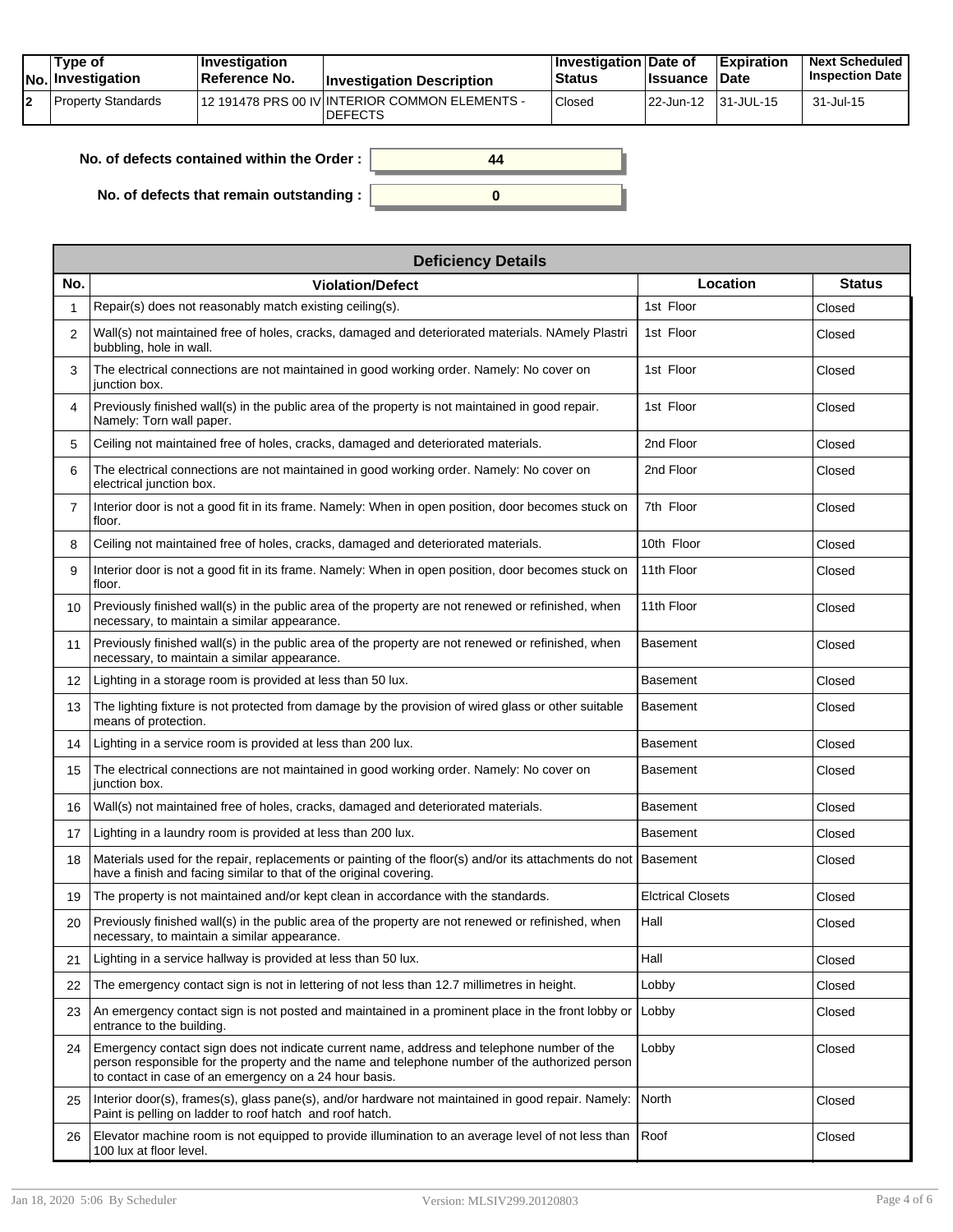| 27 | The protective/decorative finish on the exterior surfaces is not being maintained in good repair.                                                                                                                                                                                                 | Roof                | Closed |
|----|---------------------------------------------------------------------------------------------------------------------------------------------------------------------------------------------------------------------------------------------------------------------------------------------------|---------------------|--------|
| 28 | The lighting fixture is not protected from damage by the provision of wired glass or other suitable<br>means of protection.                                                                                                                                                                       | Roof                | Closed |
| 29 | The protective/decorative finish on the exterior surfaces is not being maintained in good repair.<br>Namely: Rust is visible on stairs.                                                                                                                                                           | Roof                | Closed |
| 30 | Wall(s) not maintained free of holes, cracks, damaged and deteriorated materials.                                                                                                                                                                                                                 | Roof                | Closed |
| 31 | Ceiling not maintained free of holes, cracks, damaged and deteriorated materials.                                                                                                                                                                                                                 | Roof                | Closed |
| 32 | The protective/decorative finish on the exterior surfaces is not being maintained in good repair.                                                                                                                                                                                                 | Roof                | Closed |
| 33 | Floor and/or floor covering not kept free from holes, stains, rubbish and debris.                                                                                                                                                                                                                 | Stairway            | Closed |
| 34 | Lighting in a service stairway is provided at less than 50 lux.                                                                                                                                                                                                                                   | Stairway            | Closed |
| 35 | The guard is designed that a member, attachment or opening located between 140 millimetres<br>and 900 millimetres above the level being protected facilitates climbing.                                                                                                                           | Stairway            | Closed |
| 36 | The guard is designed that a member, attachment or opening located between 140 millimetres<br>and 900 millimetres above the level being protected facilitates climbing.                                                                                                                           | Stairway            | Closed |
| 37 | Required guard does not prevent the passage of a sphere having a diameter more than 100<br>millimetres.                                                                                                                                                                                           | Stairway            | Closed |
| 38 | Required guard does not prevent the passage of a sphere having a diameter more than 100<br>millimetres.                                                                                                                                                                                           | Stairway            | Closed |
| 39 | Height of the guard for the exit stairs are less than 1,070 millimetres around landings.                                                                                                                                                                                                          | Stairway            | Closed |
| 40 | Height of the guard for the exit stairs are less than 920 millimetres measured vertically to the top<br>of the guard from a line drawn through the outside edges of the stair nosings.                                                                                                            | Stairway            | Closed |
| 41 | The location and size of openings present a hazard as they are designed with members or<br>attachments between 140 millimetres and 900 millimetres above the level protected by the guard<br>which facilitate climbing.                                                                           | Stairway            | Closed |
| 42 | The location and size of openings present a hazard as they are designed with members or<br>attachments between 140 millimetres and 900 millimetres above the level protected by the guard<br>which facilitate climbing.                                                                           | Stairway            | Closed |
| 43 | Previously finished wall(s) in the public area of the property are not renewed or refinished, when<br>necessary, to maintain a similar appearance.                                                                                                                                                | Stairway            | Closed |
| 44 | In a dwelling unit, a window located more than 2,000 millimetres above grade opens within 1,500<br>millimetres of the floor not leading to a balcony does not employ a controlled sash operation to<br>restrict, when engaged, the opening of the operable sash to not more than 100 millimetres. | <b>Unit Windows</b> | Closed |